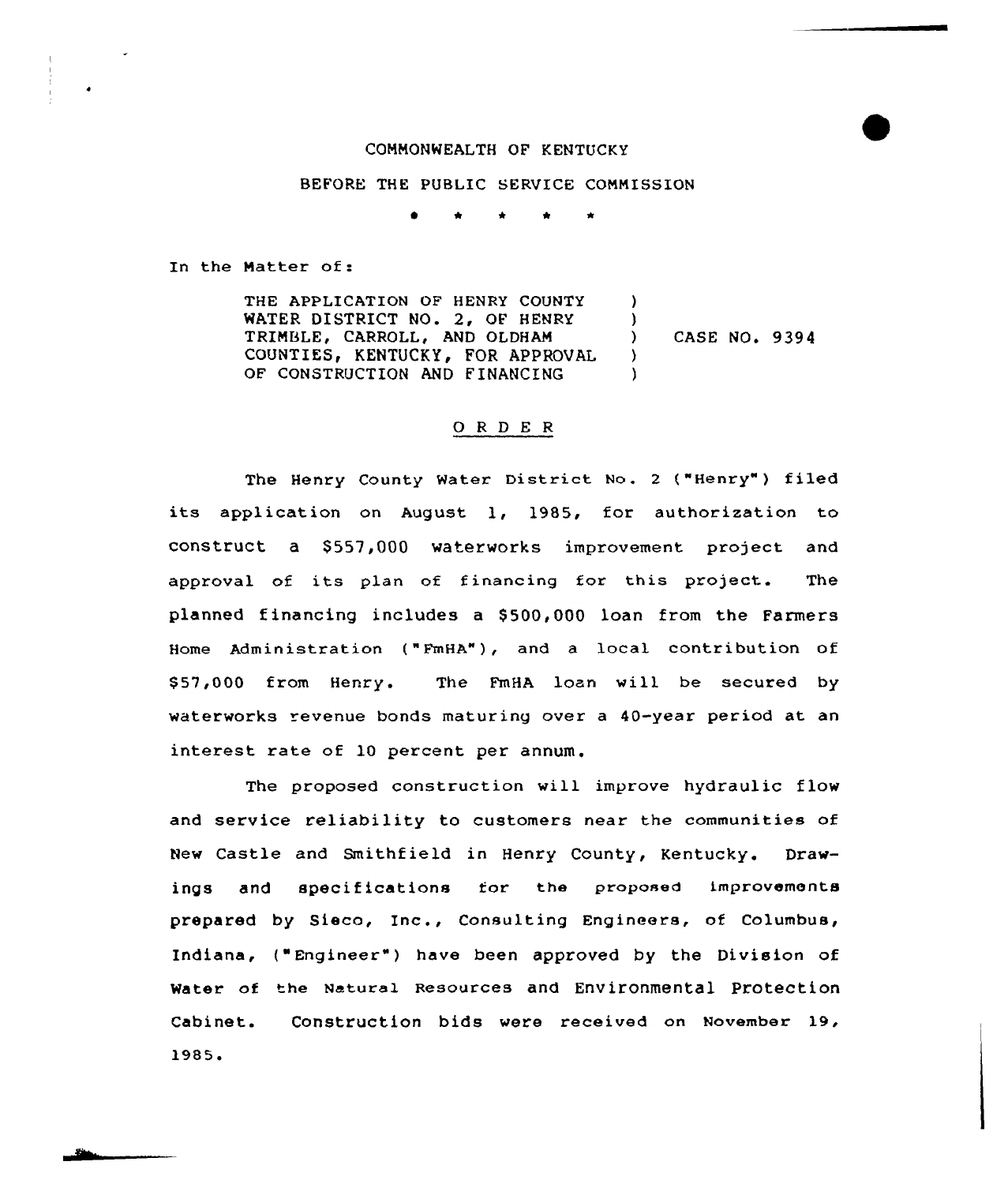<sup>A</sup> hearing was held in the offices of the Public Service Commission, in Frankfort, Kentucky, on January 21, 1986. No intervenors were present and no protests were entered.

### COMMENTARY

The record shows that a portion of the financinq for which approval is requested in this case was for funding a newly constructed booster pumping station, without prior application for the Commission's approval of such construction or its financing. Henry did not notify the Commission of the need for such construction nor request <sup>a</sup> certificate of public convenience and necessity for this facility prior to its construction.

While the Commission realizes that extraordinary circumstances occasionally occur that prevent a timely application for a certificate of public convenience and necessity, there is no showing that such was true in this instance. KRS 278.020 states that a certificate must be obtained before a utility may "begin the construction of any plant, equipment, property or facility for furnishing to the public any of the services" set out in the statute. This Commission cannot condone Henry's apparent disregard for the statutory requirements and the Commission's regulations governing certificates of public convenience and necessity. Henry is hereby admonished that its conduct in this matter is not acceptable and that future such construction must receive the Commission's prior approval.

 $-2-$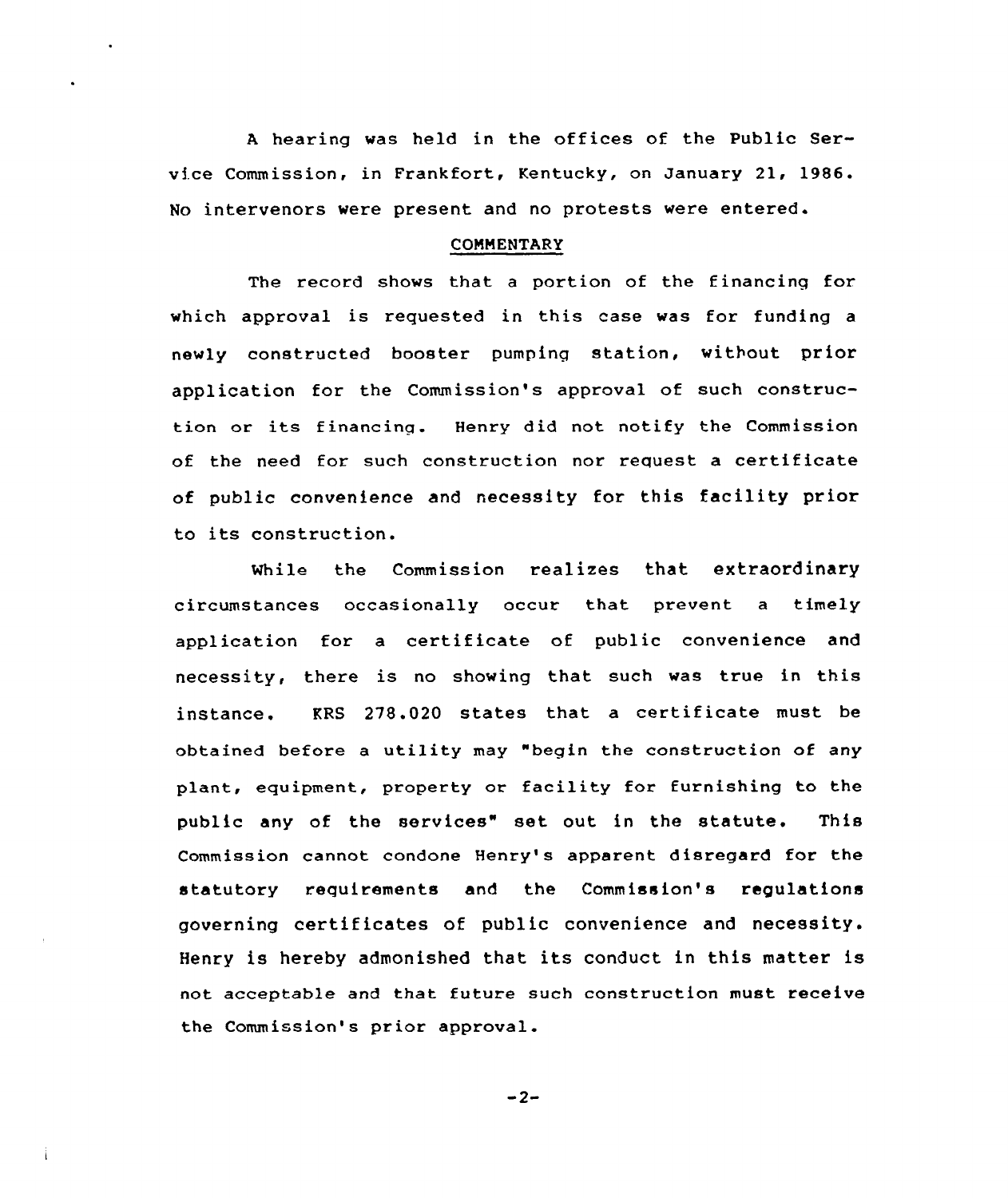#### FINDINGS AND ORDERS

The Commission, after consideration of the application and evidence of record and being advised, is of the opinion and finds that:

l. Public convenience and necessity require that the construction proposed in the application and record be performed and that a certificate of public convenience and necessity be granted.

2. The proposed construction consists of a 300,000gallon elevated water storage tank, a booster pumping station, and related appurtenances to improve water service to existing customers in Henry County. The low bids totaled \$383,003 which will require about \$557,000 after allowances are made for fees, contingencies, other indirect costs and previously completed construction.

 $\frac{1}{2}$ 

3. Henry should obtain approval from the Commission prior to beginning the construction of any plant, equipment, -<br>property or facility for furnishing to the public any of the services enumerated in KRS 278.020.

4. Any deviations from the construction herein approved which could adversely affect service to any customer should he done only with the prior approval of this Commission.

5. Henry should furnish duly verified documentation of the total cost of this project including the cost of construction and all other capitalized costs (engineering, legal, administrative, etc.) within <sup>60</sup> days of the date that

 $-3-$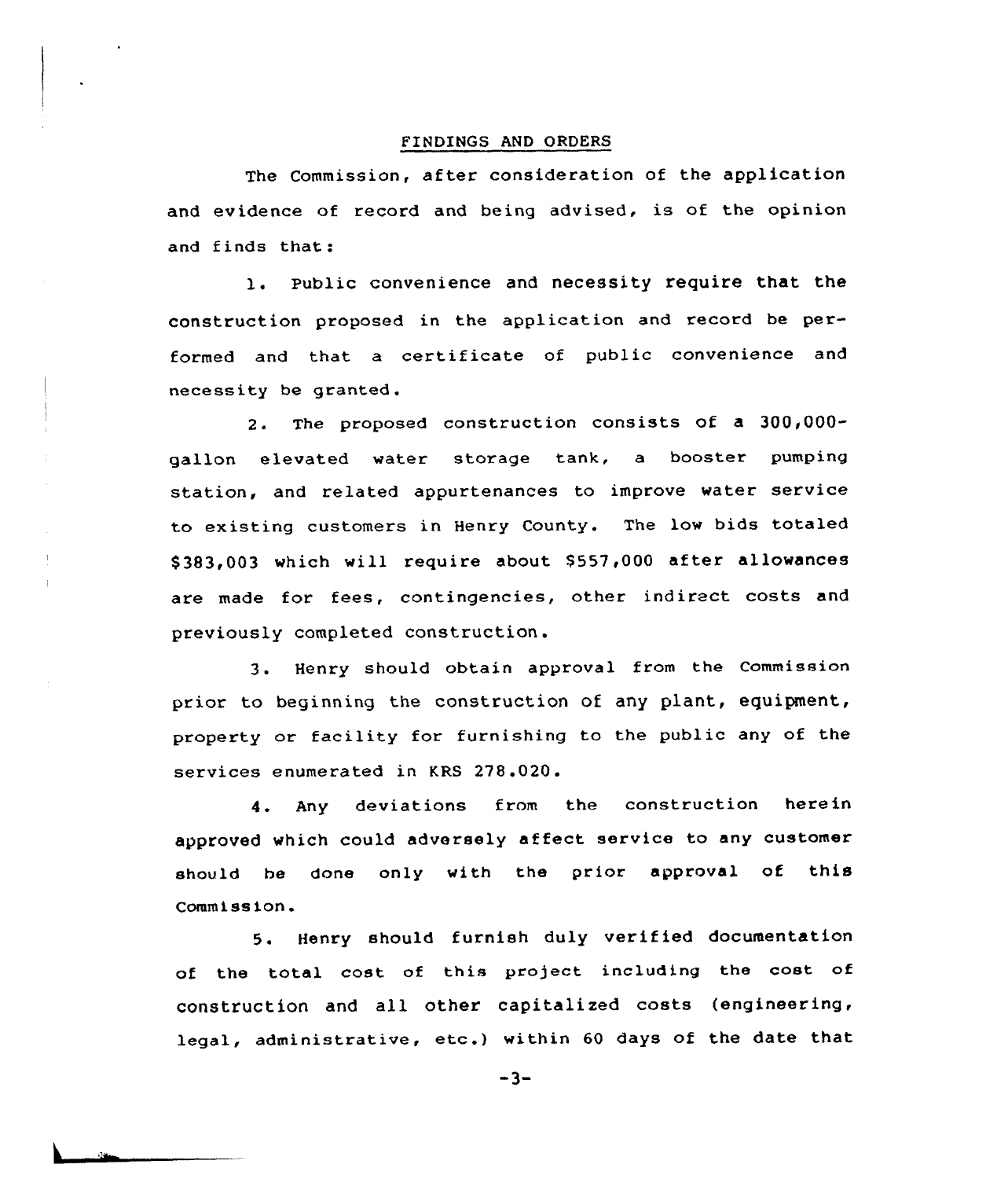construction is substantially completed. Said construction costs should be classified into appropriate plant accounts in accordance with the Uniform System of Accounts for Mater Utilities prescribed by this Commission.

6. Henry's contract with its Engineer should require the provision of full-time resident inspection under the general supervision of a professional engineer with a Kentucky registration in civil or mechanical engineering, to insure that the construction work is done in accordance with the contract drawings and specifications and in conformance with the best practices of the construction trades involved in the project.

7. Henry should require the Engineer to furnish <sup>a</sup> copy of the "as-built" drawings and <sup>a</sup> signed statement that the construction has been satisfactorily completed in accordance with the contract plans and specifications within 60 days of the date of substantial completion of this construction.

8. The financing plan proposed by Henry is for the lawful objects within the corporate purpose of its utiltiy operations, is necessary and appropriate for and consistent with the proper performance of its service to the public and will not impair its ability to perform that service and should, therefore, be approved.

9. The financing secured by Henry for this project will be needed to pay for the work herein approved. Henry's financing plan should, therefore, be approved.

 $-4-$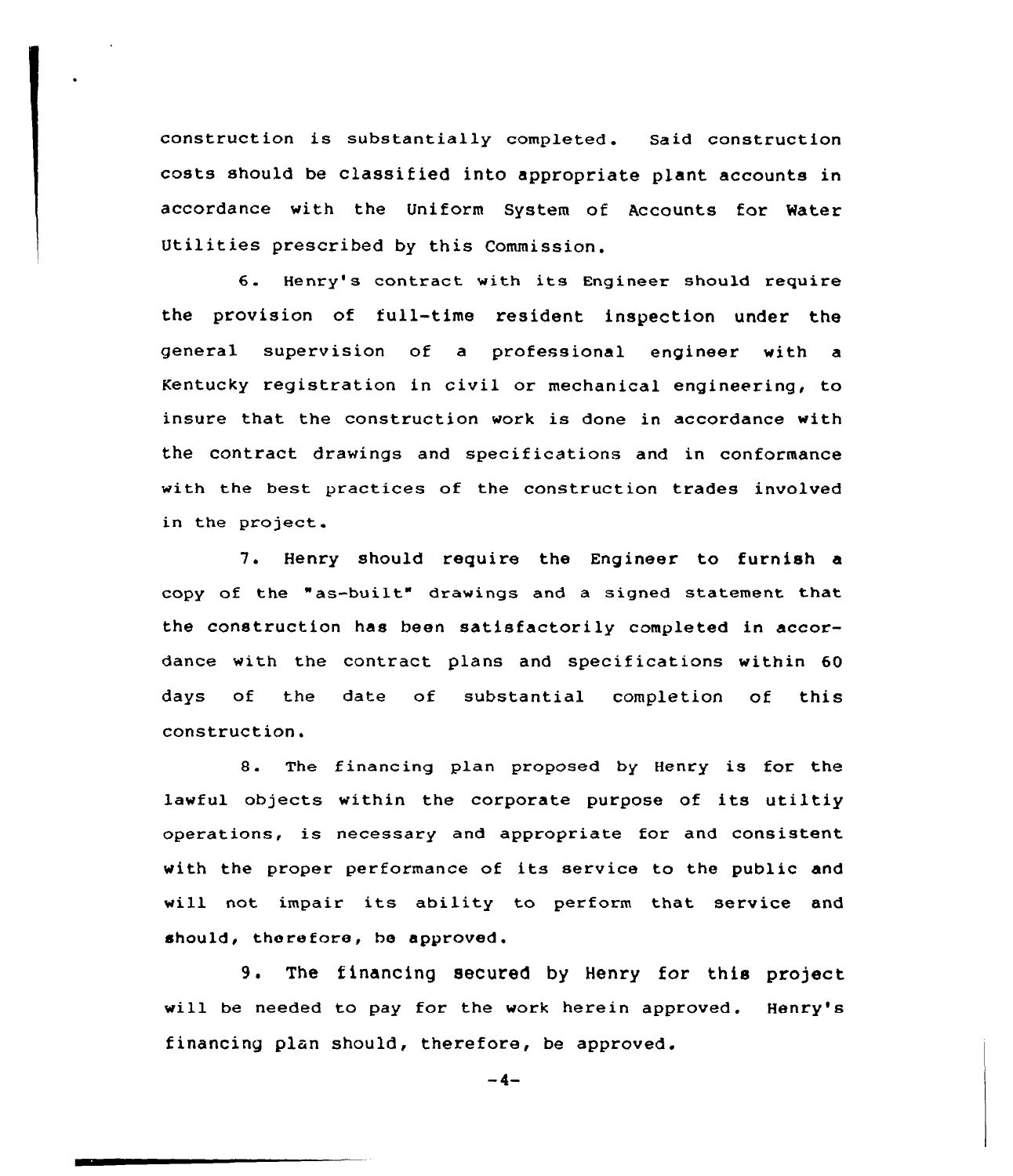# IT IS THEREFORE ORDERED that:

1. Henry be and it hereby is granted a certificate of public convenience and necessity to proceed with the proposed construction project as set forth in the drawings and specifications of record herein.

2. Henry's plan of financing consisting of local contributions in the amount of  $$57,000$  and a loan from the FmHA in the amount of \$500,000 with an interest rate of 10 percent and <sup>a</sup> 40-year term be and it hereby is approved.

3. If under nev FmHA loan conditions Henry is notified and granted the option of accepting a lower interest rate at the date of closing, Henry shall file with the Commission the FmHA notification of the lover interest rate and shall provide all correspondence from and to PmHA concerning this notification within 30 days of the closing date.

4. Henry shall file <sup>a</sup> statement of the interest rate accepted from FmHA within 30 days of the date of closing.

5. If Henry accepts an interest rate different from the rate approved herein, it shall file amended pages to its bond resolution and an amended amortization schedule.

6. If Henry is eligible but does not take advantage of <sup>a</sup> lower interest rate at the time of closing, it shall fully document why the lover rate was not accepted showing an analysis of the higher costs associated with the loan over its life.

 $-5-$